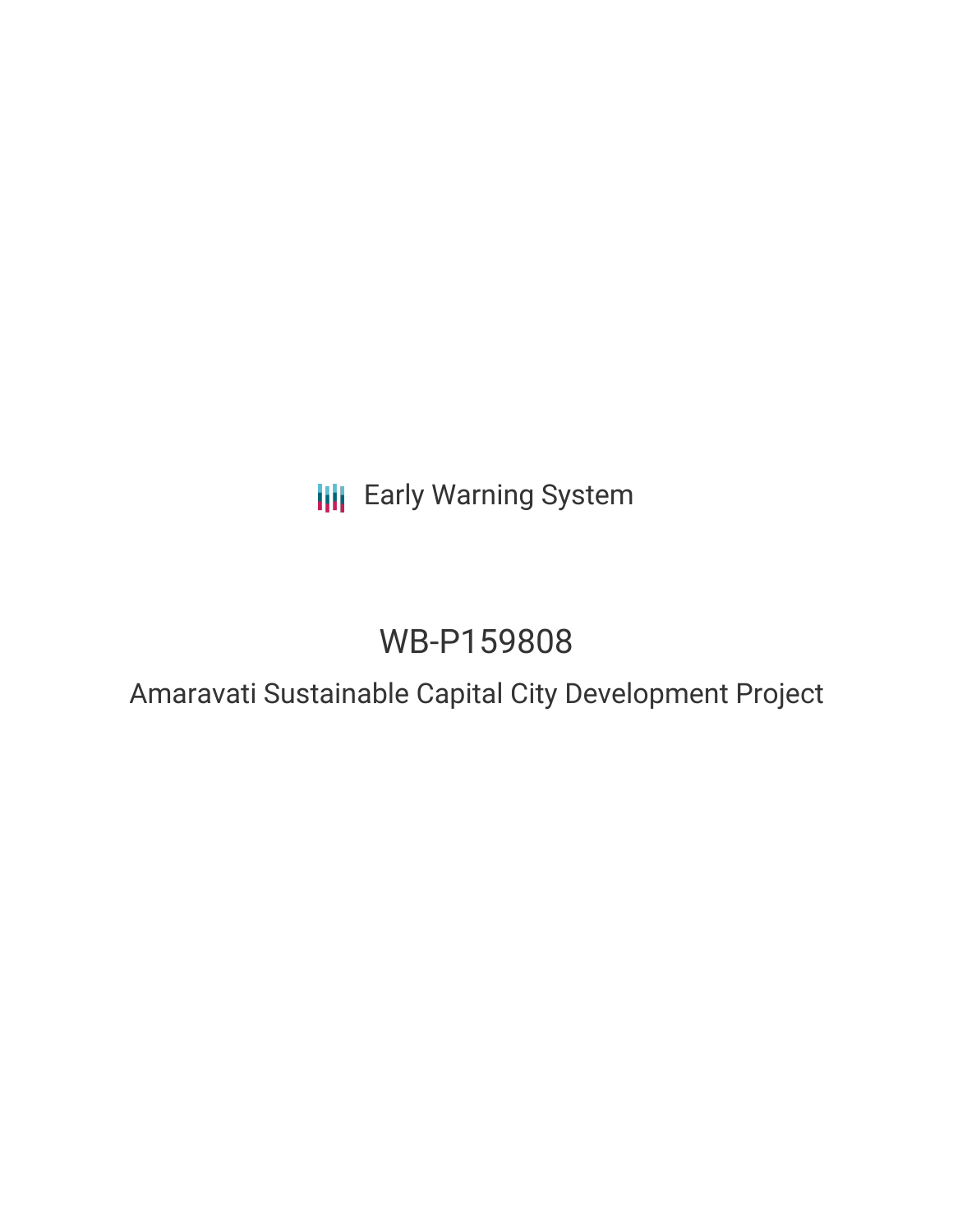

#### **Quick Facts**

| <b>Countries</b>               | India                              |
|--------------------------------|------------------------------------|
| <b>Specific Location</b>       | Amaravati                          |
| <b>Financial Institutions</b>  | World Bank (WB)                    |
| <b>Status</b>                  | Proposed                           |
| <b>Bank Risk Rating</b>        | A                                  |
| <b>Borrower</b>                | Government of India                |
| <b>Sectors</b>                 | Infrastructure, Law and Government |
| <b>Investment Amount (USD)</b> | \$300.00 million                   |
| <b>Project Cost (USD)</b>      | \$715.00 million                   |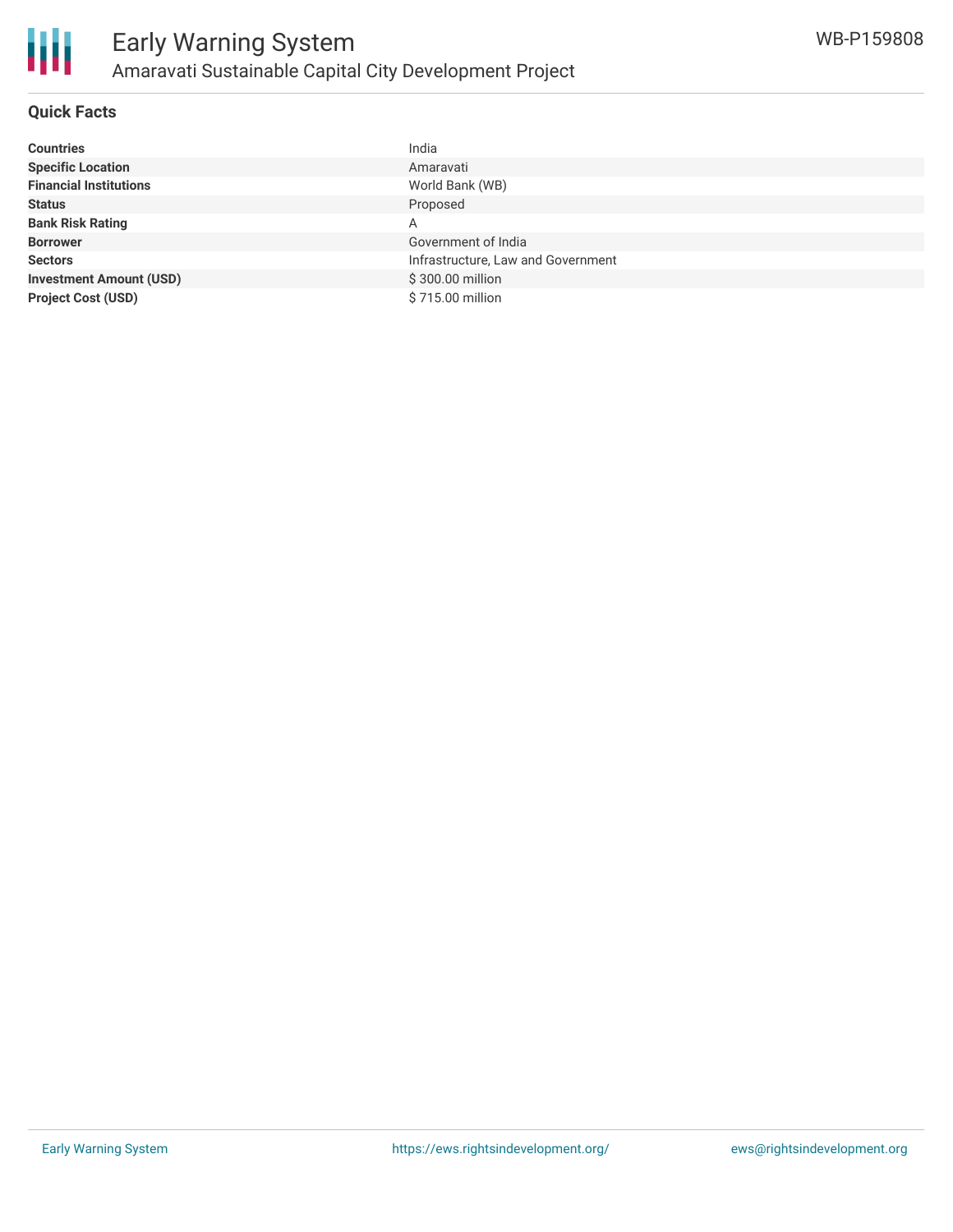

### **Project Description**

According to the bank document, "the project will support connecting trunk infrastructure to lay the foundations for the phased development of the new city, providing key connections to Vijayawada, existing villages, and planned zones within the capital city. All physical interventions related to these components will be situated on identified and parcels/ stretches within the 217 sq.km. of Amravati city."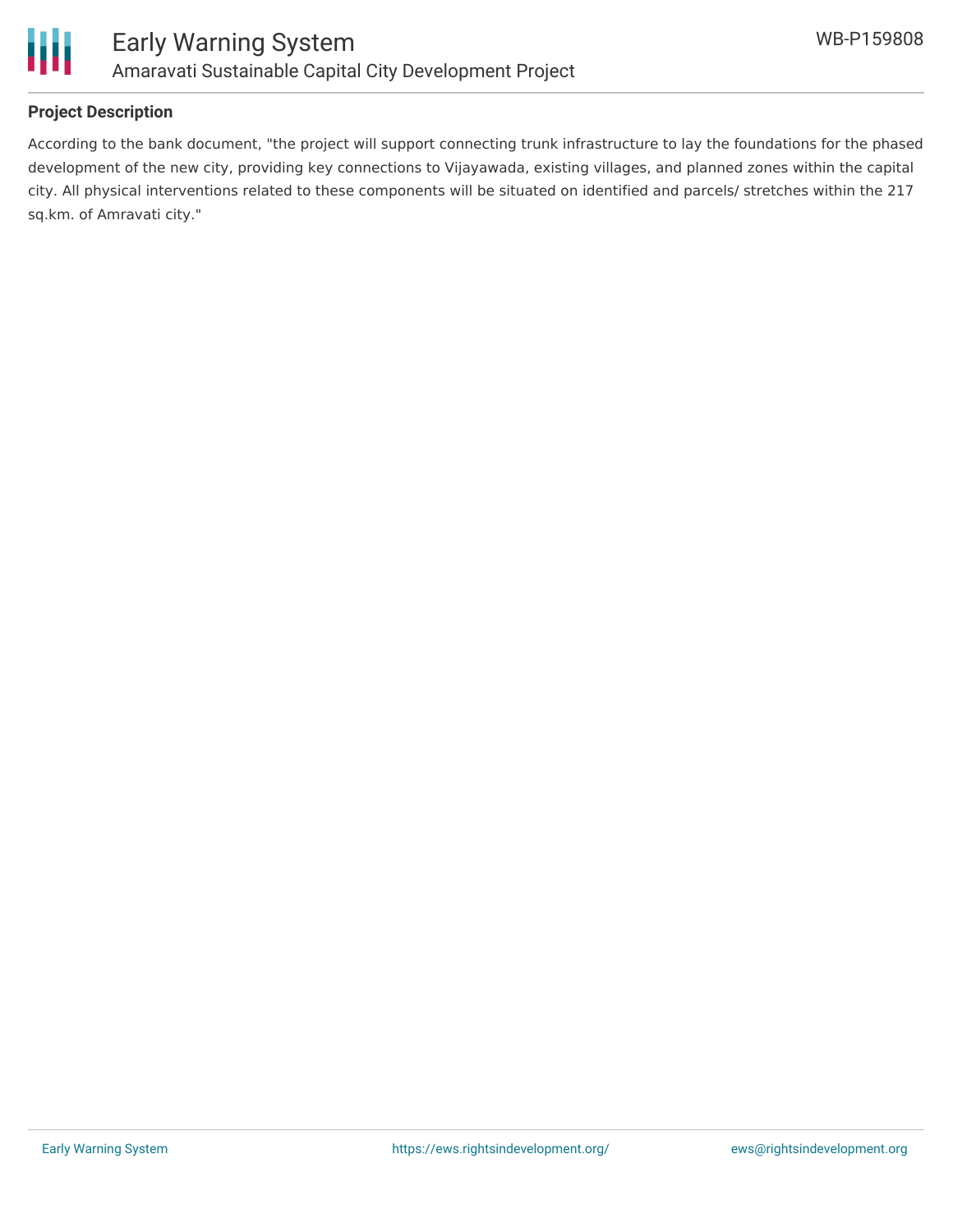

### Early Warning System Amaravati Sustainable Capital City Development Project

### **Investment Description**

World Bank (WB)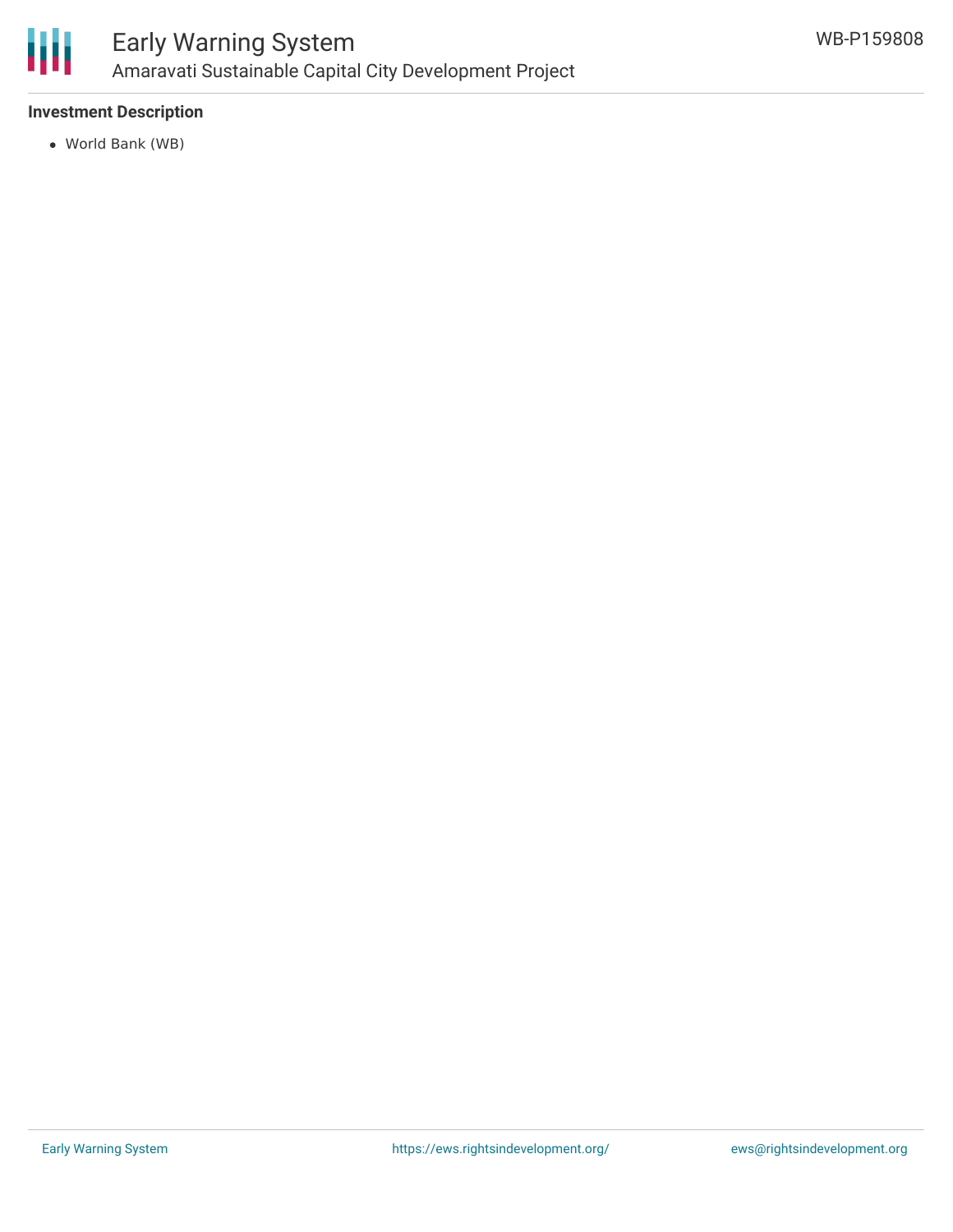

#### **Contact Information**

**World Bank** Raghu Kesavan Senior Infrastructure Specialist

**Borrower/Client/Recipient** Government of Andhra Pradesh

### **Implementing Agencies**

Andhra Pradesh Capital Region Development Authority (APCRDA) Srikant Nagulapalli Dr. srikant@apcrda.org

#### **ACCOUNTABILITY MECHANISM OF WORLD BANK**

The World Bank Inspection Panel is the independent complaint mechanism and fact-finding body for people who believe they are likely to be, or have been, adversely affected by a World Bank-financed project. If you submit a complaint to the Inspection Panel, they may investigate to assess whether the World Bank is following its own policies and procedures for preventing harm to people or the environment. You can contact the Inspection Panel or submit a complaint by emailing ipanel@worldbank.org. You can learn more about the Inspection Panel and how to file a complaint at: http://ewebapps.worldbank.org/apps/ip/Pages/Home.aspx.